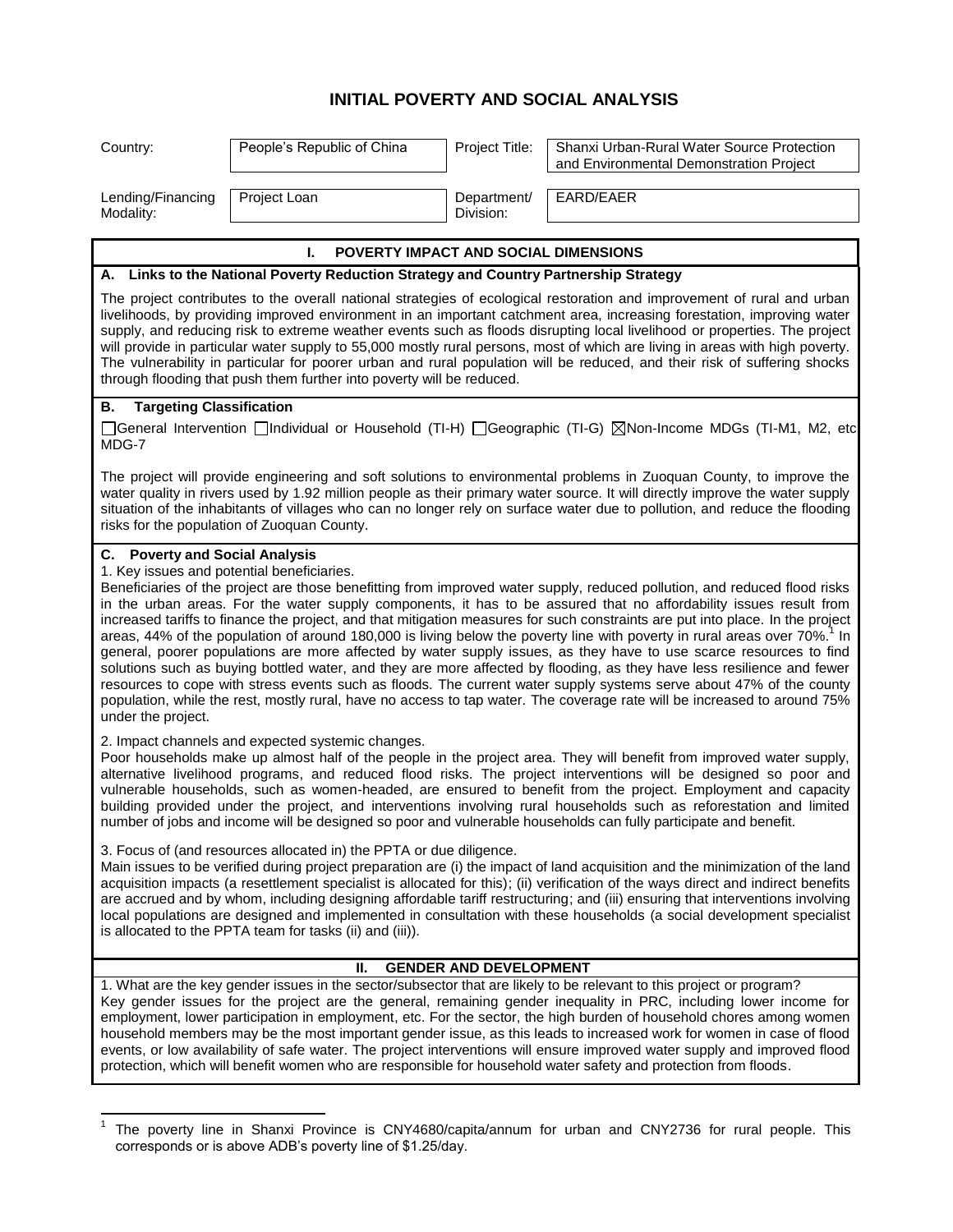| and/or empowerment of women by providing women's access to and use of opportunities, services, resources, assets,<br>and participation in decision making?<br>$\Box$ No Please explain.<br>$\boxtimes$ Yes<br>The project interventions will benefit both genders, and specific targeting for women is envisioned for technical and<br>vocational training for alternative livelihoods, and for vegetation maintenance. The project preparation will design gender<br>elements to ensure women participate in consultation, information sharing events, and that they benefit from employment<br>opportunities and occasions for capacity building. They will be included in compensation for involuntary land acquisition<br>mitigation and potentially benefit from employment in planting and maintenance of re-vegetated areas.<br>3. Could the proposed project have an adverse impact on women and/or girls or widen gender inequality?<br>$\boxtimes$ No Please explain<br>$\Box$ Yes<br>The project interventions will benefit both genders equally. Negative impacts on women due to involuntary land<br>acquisition will be addressed in gender actions under the resettlement plan.<br>4. Indicate the intended gender mainstreaming category:<br>$\Box$ GEN (gender equity theme)<br>$\boxtimes$ EGM (effective gender mainstreaming)<br>$\Box$ SGE (some gender elements)<br>$\Box$ NGE (no gender elements)<br><b>PARTICIPATION AND EMPOWERMENT</b><br>Ш.<br>1. Who are the main stakeholders of the project, including beneficiaries and negatively affected people? Identify how<br>they will participate in the project design.<br>Overall beneficiaries of improved water supply in urban and rural areas of Jinzhong Municipality, Shanxi Province,<br>villages in the catchment areas and reforestation areas, direct beneficiaries in Zuoquan County (urban and rural),<br>persons affected by involuntary land acquisition or conversion of slopeland to forest (will be consulted during<br>resettlement plan preparation), local governments and agencies, and provincial governments and agencies (preparing<br>project design), ADB.<br>2. How can the project contribute (in a systemic way) to engaging and empowering stakeholders and beneficiaries,<br>particularly, the poor, vulnerable and excluded groups? What issues in the project design require participation of the poor |  |  |  |
|-------------------------------------------------------------------------------------------------------------------------------------------------------------------------------------------------------------------------------------------------------------------------------------------------------------------------------------------------------------------------------------------------------------------------------------------------------------------------------------------------------------------------------------------------------------------------------------------------------------------------------------------------------------------------------------------------------------------------------------------------------------------------------------------------------------------------------------------------------------------------------------------------------------------------------------------------------------------------------------------------------------------------------------------------------------------------------------------------------------------------------------------------------------------------------------------------------------------------------------------------------------------------------------------------------------------------------------------------------------------------------------------------------------------------------------------------------------------------------------------------------------------------------------------------------------------------------------------------------------------------------------------------------------------------------------------------------------------------------------------------------------------------------------------------------------------------------------------------------------------------------------------------------------------------------------------------------------------------------------------------------------------------------------------------------------------------------------------------------------------------------------------------------------------------------------------------------------------------------------------------------------------------------------------------------------------------------------------------------------------------------------------------------------------|--|--|--|
|                                                                                                                                                                                                                                                                                                                                                                                                                                                                                                                                                                                                                                                                                                                                                                                                                                                                                                                                                                                                                                                                                                                                                                                                                                                                                                                                                                                                                                                                                                                                                                                                                                                                                                                                                                                                                                                                                                                                                                                                                                                                                                                                                                                                                                                                                                                                                                                                                   |  |  |  |
|                                                                                                                                                                                                                                                                                                                                                                                                                                                                                                                                                                                                                                                                                                                                                                                                                                                                                                                                                                                                                                                                                                                                                                                                                                                                                                                                                                                                                                                                                                                                                                                                                                                                                                                                                                                                                                                                                                                                                                                                                                                                                                                                                                                                                                                                                                                                                                                                                   |  |  |  |
|                                                                                                                                                                                                                                                                                                                                                                                                                                                                                                                                                                                                                                                                                                                                                                                                                                                                                                                                                                                                                                                                                                                                                                                                                                                                                                                                                                                                                                                                                                                                                                                                                                                                                                                                                                                                                                                                                                                                                                                                                                                                                                                                                                                                                                                                                                                                                                                                                   |  |  |  |
|                                                                                                                                                                                                                                                                                                                                                                                                                                                                                                                                                                                                                                                                                                                                                                                                                                                                                                                                                                                                                                                                                                                                                                                                                                                                                                                                                                                                                                                                                                                                                                                                                                                                                                                                                                                                                                                                                                                                                                                                                                                                                                                                                                                                                                                                                                                                                                                                                   |  |  |  |
|                                                                                                                                                                                                                                                                                                                                                                                                                                                                                                                                                                                                                                                                                                                                                                                                                                                                                                                                                                                                                                                                                                                                                                                                                                                                                                                                                                                                                                                                                                                                                                                                                                                                                                                                                                                                                                                                                                                                                                                                                                                                                                                                                                                                                                                                                                                                                                                                                   |  |  |  |
|                                                                                                                                                                                                                                                                                                                                                                                                                                                                                                                                                                                                                                                                                                                                                                                                                                                                                                                                                                                                                                                                                                                                                                                                                                                                                                                                                                                                                                                                                                                                                                                                                                                                                                                                                                                                                                                                                                                                                                                                                                                                                                                                                                                                                                                                                                                                                                                                                   |  |  |  |
|                                                                                                                                                                                                                                                                                                                                                                                                                                                                                                                                                                                                                                                                                                                                                                                                                                                                                                                                                                                                                                                                                                                                                                                                                                                                                                                                                                                                                                                                                                                                                                                                                                                                                                                                                                                                                                                                                                                                                                                                                                                                                                                                                                                                                                                                                                                                                                                                                   |  |  |  |
|                                                                                                                                                                                                                                                                                                                                                                                                                                                                                                                                                                                                                                                                                                                                                                                                                                                                                                                                                                                                                                                                                                                                                                                                                                                                                                                                                                                                                                                                                                                                                                                                                                                                                                                                                                                                                                                                                                                                                                                                                                                                                                                                                                                                                                                                                                                                                                                                                   |  |  |  |
| and excluded?                                                                                                                                                                                                                                                                                                                                                                                                                                                                                                                                                                                                                                                                                                                                                                                                                                                                                                                                                                                                                                                                                                                                                                                                                                                                                                                                                                                                                                                                                                                                                                                                                                                                                                                                                                                                                                                                                                                                                                                                                                                                                                                                                                                                                                                                                                                                                                                                     |  |  |  |
| The project will include construction of water supply structures and interventions to protect the catchment areas of the                                                                                                                                                                                                                                                                                                                                                                                                                                                                                                                                                                                                                                                                                                                                                                                                                                                                                                                                                                                                                                                                                                                                                                                                                                                                                                                                                                                                                                                                                                                                                                                                                                                                                                                                                                                                                                                                                                                                                                                                                                                                                                                                                                                                                                                                                          |  |  |  |
| water source of almost 2 million people, including flood protection, reforestation etc. The project will engage with<br>populations in the catchment areas to ensure interventions such as reforestation are prepared in consultation with them<br>and their voices are heard to ensure their engagement in maintenance of the project components.                                                                                                                                                                                                                                                                                                                                                                                                                                                                                                                                                                                                                                                                                                                                                                                                                                                                                                                                                                                                                                                                                                                                                                                                                                                                                                                                                                                                                                                                                                                                                                                                                                                                                                                                                                                                                                                                                                                                                                                                                                                                |  |  |  |
| 3. What are the key, active, and relevant civil society organizations in the project area? What is the level of civil society                                                                                                                                                                                                                                                                                                                                                                                                                                                                                                                                                                                                                                                                                                                                                                                                                                                                                                                                                                                                                                                                                                                                                                                                                                                                                                                                                                                                                                                                                                                                                                                                                                                                                                                                                                                                                                                                                                                                                                                                                                                                                                                                                                                                                                                                                     |  |  |  |
| organization participation in the project design?<br>$\boxtimes$ (M) Information generation and sharing $\boxtimes$ (M) Consultation $\Box$ Collaboration<br>$\Box$ Partnership                                                                                                                                                                                                                                                                                                                                                                                                                                                                                                                                                                                                                                                                                                                                                                                                                                                                                                                                                                                                                                                                                                                                                                                                                                                                                                                                                                                                                                                                                                                                                                                                                                                                                                                                                                                                                                                                                                                                                                                                                                                                                                                                                                                                                                   |  |  |  |
| Information sharing and consultation will mostly happen with village populations and other beneficiaries in the project                                                                                                                                                                                                                                                                                                                                                                                                                                                                                                                                                                                                                                                                                                                                                                                                                                                                                                                                                                                                                                                                                                                                                                                                                                                                                                                                                                                                                                                                                                                                                                                                                                                                                                                                                                                                                                                                                                                                                                                                                                                                                                                                                                                                                                                                                           |  |  |  |
| areas, and with persons affected by involuntary land acquisition or conversion of slopeland to forest. Poor households<br>will be consulted to ensure affordability of water services after project completion.                                                                                                                                                                                                                                                                                                                                                                                                                                                                                                                                                                                                                                                                                                                                                                                                                                                                                                                                                                                                                                                                                                                                                                                                                                                                                                                                                                                                                                                                                                                                                                                                                                                                                                                                                                                                                                                                                                                                                                                                                                                                                                                                                                                                   |  |  |  |
| 4. Are there issues during project design for which participation of the poor and excluded is important? What are they                                                                                                                                                                                                                                                                                                                                                                                                                                                                                                                                                                                                                                                                                                                                                                                                                                                                                                                                                                                                                                                                                                                                                                                                                                                                                                                                                                                                                                                                                                                                                                                                                                                                                                                                                                                                                                                                                                                                                                                                                                                                                                                                                                                                                                                                                            |  |  |  |
| and how shall they be addressed? $\boxtimes$ Yes<br>$\Box$ No                                                                                                                                                                                                                                                                                                                                                                                                                                                                                                                                                                                                                                                                                                                                                                                                                                                                                                                                                                                                                                                                                                                                                                                                                                                                                                                                                                                                                                                                                                                                                                                                                                                                                                                                                                                                                                                                                                                                                                                                                                                                                                                                                                                                                                                                                                                                                     |  |  |  |
| Although the project will not include any components that directly target or impact poor and excluded households, the<br>poor will potentially benefit from livelihood improvement measures combined with maintenance of the re-vegetated                                                                                                                                                                                                                                                                                                                                                                                                                                                                                                                                                                                                                                                                                                                                                                                                                                                                                                                                                                                                                                                                                                                                                                                                                                                                                                                                                                                                                                                                                                                                                                                                                                                                                                                                                                                                                                                                                                                                                                                                                                                                                                                                                                         |  |  |  |
| areas. Benefits will be accrued across the general populations. Tariff changes triggering questions about affordability for                                                                                                                                                                                                                                                                                                                                                                                                                                                                                                                                                                                                                                                                                                                                                                                                                                                                                                                                                                                                                                                                                                                                                                                                                                                                                                                                                                                                                                                                                                                                                                                                                                                                                                                                                                                                                                                                                                                                                                                                                                                                                                                                                                                                                                                                                       |  |  |  |
| poor and vulnerable households will be done in consultation with those households, and their suggestions included in the<br>tariff restructuring.                                                                                                                                                                                                                                                                                                                                                                                                                                                                                                                                                                                                                                                                                                                                                                                                                                                                                                                                                                                                                                                                                                                                                                                                                                                                                                                                                                                                                                                                                                                                                                                                                                                                                                                                                                                                                                                                                                                                                                                                                                                                                                                                                                                                                                                                 |  |  |  |
| IV.<br><b>SOCIAL SAFEGUARDS</b>                                                                                                                                                                                                                                                                                                                                                                                                                                                                                                                                                                                                                                                                                                                                                                                                                                                                                                                                                                                                                                                                                                                                                                                                                                                                                                                                                                                                                                                                                                                                                                                                                                                                                                                                                                                                                                                                                                                                                                                                                                                                                                                                                                                                                                                                                                                                                                                   |  |  |  |
| Involuntary Resettlement Category $\boxtimes$ A $\Box$ B $\Box$ C<br>Α.<br>□ FI                                                                                                                                                                                                                                                                                                                                                                                                                                                                                                                                                                                                                                                                                                                                                                                                                                                                                                                                                                                                                                                                                                                                                                                                                                                                                                                                                                                                                                                                                                                                                                                                                                                                                                                                                                                                                                                                                                                                                                                                                                                                                                                                                                                                                                                                                                                                   |  |  |  |
| 1. Does the project have the potential to involve involuntary land acquisition resulting in physical and economic                                                                                                                                                                                                                                                                                                                                                                                                                                                                                                                                                                                                                                                                                                                                                                                                                                                                                                                                                                                                                                                                                                                                                                                                                                                                                                                                                                                                                                                                                                                                                                                                                                                                                                                                                                                                                                                                                                                                                                                                                                                                                                                                                                                                                                                                                                 |  |  |  |
| displacement? $\boxtimes$ Yes<br>l No                                                                                                                                                                                                                                                                                                                                                                                                                                                                                                                                                                                                                                                                                                                                                                                                                                                                                                                                                                                                                                                                                                                                                                                                                                                                                                                                                                                                                                                                                                                                                                                                                                                                                                                                                                                                                                                                                                                                                                                                                                                                                                                                                                                                                                                                                                                                                                             |  |  |  |
| The project will involve involuntary land acquisition resulting in both physical and economic displacement. Construction<br>of infrastructure will require land, which in part may be covered by right-of-way along existing roads scheduled for                                                                                                                                                                                                                                                                                                                                                                                                                                                                                                                                                                                                                                                                                                                                                                                                                                                                                                                                                                                                                                                                                                                                                                                                                                                                                                                                                                                                                                                                                                                                                                                                                                                                                                                                                                                                                                                                                                                                                                                                                                                                                                                                                                  |  |  |  |
| upgrading. According to the project proposal and EA information, road rerouting and waste-water treatment plants need                                                                                                                                                                                                                                                                                                                                                                                                                                                                                                                                                                                                                                                                                                                                                                                                                                                                                                                                                                                                                                                                                                                                                                                                                                                                                                                                                                                                                                                                                                                                                                                                                                                                                                                                                                                                                                                                                                                                                                                                                                                                                                                                                                                                                                                                                             |  |  |  |
| permanent land acquisition significantly affecting more than 200 persons.<br>2. What action plan is required to address involuntary resettlement as part of the PPTA or due diligence process?                                                                                                                                                                                                                                                                                                                                                                                                                                                                                                                                                                                                                                                                                                                                                                                                                                                                                                                                                                                                                                                                                                                                                                                                                                                                                                                                                                                                                                                                                                                                                                                                                                                                                                                                                                                                                                                                                                                                                                                                                                                                                                                                                                                                                    |  |  |  |
| $\boxtimes$ Resettlement plan<br>$\Box$ Resettlement framework<br>Social impact matrix                                                                                                                                                                                                                                                                                                                                                                                                                                                                                                                                                                                                                                                                                                                                                                                                                                                                                                                                                                                                                                                                                                                                                                                                                                                                                                                                                                                                                                                                                                                                                                                                                                                                                                                                                                                                                                                                                                                                                                                                                                                                                                                                                                                                                                                                                                                            |  |  |  |
| None<br>Environmental and social management system arrangement<br>B. Indigenous Peoples Category $\Box A \Box B \boxtimes C \Box F1$                                                                                                                                                                                                                                                                                                                                                                                                                                                                                                                                                                                                                                                                                                                                                                                                                                                                                                                                                                                                                                                                                                                                                                                                                                                                                                                                                                                                                                                                                                                                                                                                                                                                                                                                                                                                                                                                                                                                                                                                                                                                                                                                                                                                                                                                              |  |  |  |
| 1. Does the proposed project have the potential to directly or indirectly affect the dignity, human rights, livelihood                                                                                                                                                                                                                                                                                                                                                                                                                                                                                                                                                                                                                                                                                                                                                                                                                                                                                                                                                                                                                                                                                                                                                                                                                                                                                                                                                                                                                                                                                                                                                                                                                                                                                                                                                                                                                                                                                                                                                                                                                                                                                                                                                                                                                                                                                            |  |  |  |
| $\boxtimes$ No<br>systems, or culture of indigenous peoples?<br>$\Box$ Yes                                                                                                                                                                                                                                                                                                                                                                                                                                                                                                                                                                                                                                                                                                                                                                                                                                                                                                                                                                                                                                                                                                                                                                                                                                                                                                                                                                                                                                                                                                                                                                                                                                                                                                                                                                                                                                                                                                                                                                                                                                                                                                                                                                                                                                                                                                                                        |  |  |  |
| 2. Does it affect the territories or natural and cultural resources indigenous peoples own, use, occupy, or claim, as their                                                                                                                                                                                                                                                                                                                                                                                                                                                                                                                                                                                                                                                                                                                                                                                                                                                                                                                                                                                                                                                                                                                                                                                                                                                                                                                                                                                                                                                                                                                                                                                                                                                                                                                                                                                                                                                                                                                                                                                                                                                                                                                                                                                                                                                                                       |  |  |  |
| ancestral domain? $\Box$ Yes<br>$\boxtimes$ No<br>No indigenous peoples are living in the project areas or among the project beneficiaries.                                                                                                                                                                                                                                                                                                                                                                                                                                                                                                                                                                                                                                                                                                                                                                                                                                                                                                                                                                                                                                                                                                                                                                                                                                                                                                                                                                                                                                                                                                                                                                                                                                                                                                                                                                                                                                                                                                                                                                                                                                                                                                                                                                                                                                                                       |  |  |  |